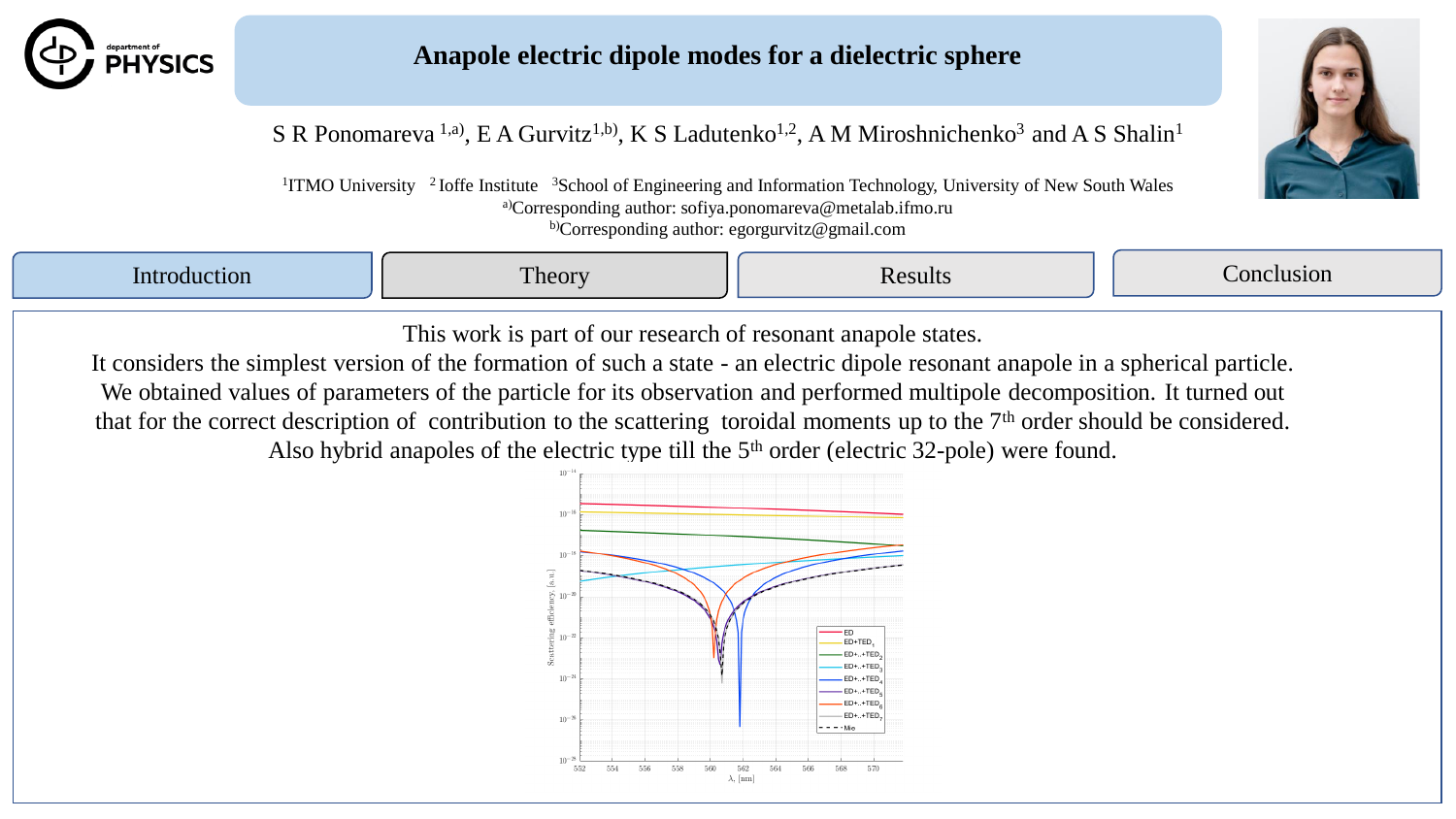

## **Anapole electric dipole modes for a dielectric sphere**



S R Ponomareva , E A Gurvitz, K S Ladutenko, A M Miroshnichenko and A S Shalin

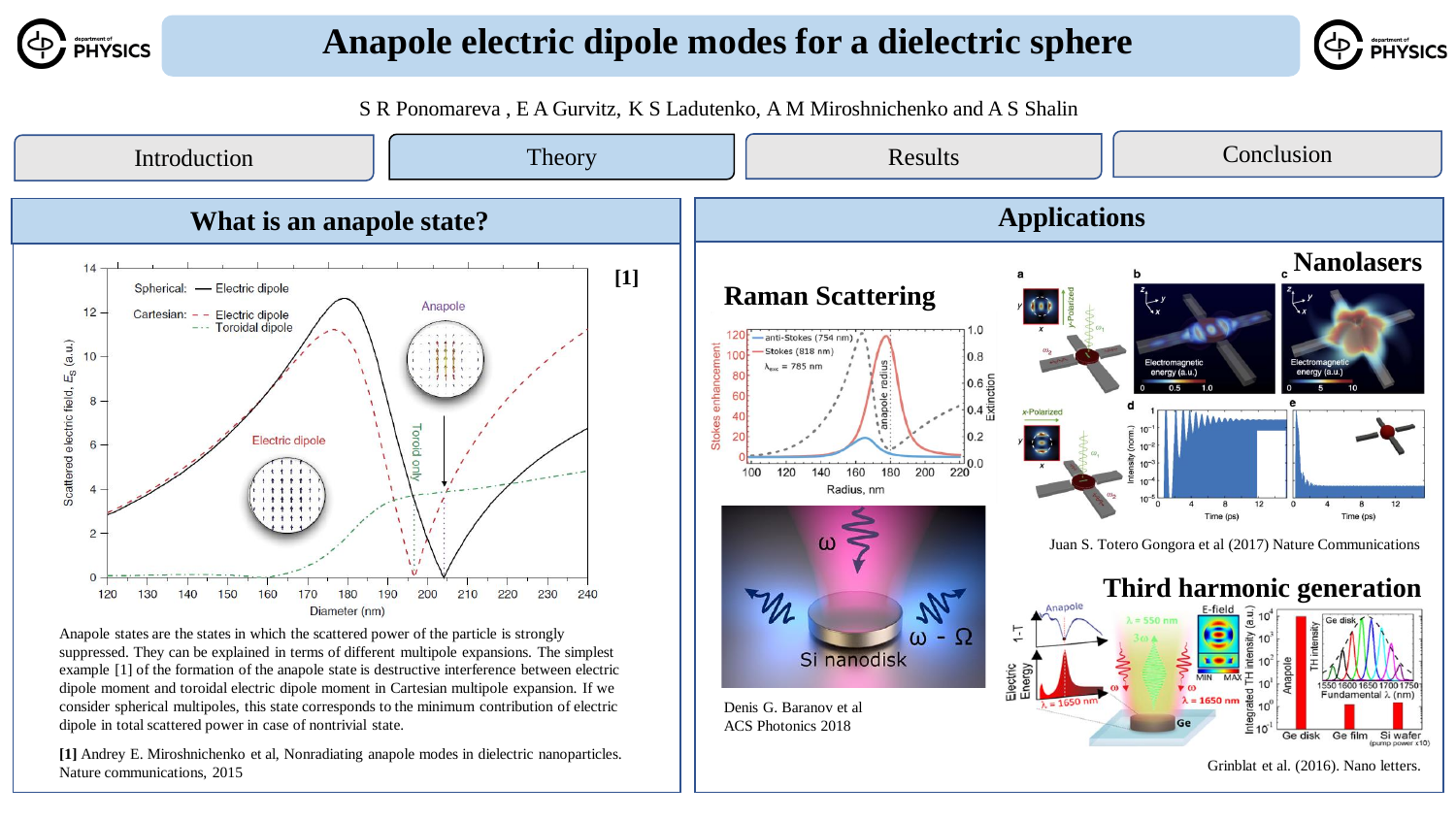



S R Ponomareva , E A Gurvitz, K S Ladutenko, A M Miroshnichenko and A S Shalin

| Introduction                                                                                                                                                                                                                                                                                                                                                                                                                                                                                                                                                                                                                                                                                                                                                                                                                                                                                                                                                                                          | Theory | Results                                                                   | Conclusion                                                                                                                                                                                                                                                                                                                                                                                                                                                                                                                                                                                                                                                              |  |
|-------------------------------------------------------------------------------------------------------------------------------------------------------------------------------------------------------------------------------------------------------------------------------------------------------------------------------------------------------------------------------------------------------------------------------------------------------------------------------------------------------------------------------------------------------------------------------------------------------------------------------------------------------------------------------------------------------------------------------------------------------------------------------------------------------------------------------------------------------------------------------------------------------------------------------------------------------------------------------------------------------|--------|---------------------------------------------------------------------------|-------------------------------------------------------------------------------------------------------------------------------------------------------------------------------------------------------------------------------------------------------------------------------------------------------------------------------------------------------------------------------------------------------------------------------------------------------------------------------------------------------------------------------------------------------------------------------------------------------------------------------------------------------------------------|--|
| <b>Electric resonances in spherical particles</b>                                                                                                                                                                                                                                                                                                                                                                                                                                                                                                                                                                                                                                                                                                                                                                                                                                                                                                                                                     |        |                                                                           |                                                                                                                                                                                                                                                                                                                                                                                                                                                                                                                                                                                                                                                                         |  |
| Most of the works studying anapole states are devoted to the electric dipole, as the<br>first term in the series of electric multipoles. In our work, we investigate the<br>electric dipole resonant anapole.<br>Electric resonances in spherical particles can be described [2] using the<br>phenomenological Fano parameter:<br>$q(\rho, l) = \frac{\partial_{\rho} \chi(\rho, l)}{\partial_{\rho} \psi(\rho, l)}$<br>Where $\rho = kr$ is a size parameter, l is the order of an electric multipole moment,<br>$\partial_{\rho}$ is a derivative operator over the size parameter, and $\chi$ and $\psi$ are<br>Riccati-Bessel functions, as they are introduced in [2].<br>The resonant anapole<br>corresponds to $q = 0$ .<br>Solving this equation, we<br>found the size parameter<br>$kr = \rho = 4.482$ for the<br>first electric dipole resonant<br>anapole.<br>Fig A<br>[2] Tribelsky M I et al 2016 Giant in-particle field concentration and Fano resonances at light scattering by high- |        | $\psi(q, l) + i \chi(\rho, l).$<br>states.<br>$ a_1 ^2$<br>0.4<br>$0.2 -$ | The expression for the Mie coefficient of electric dipole can be written as:<br>$a(q, l, n) = \frac{n^2 \partial_{\rho} \psi(q, l) j(nq, l) - j(q, l) \psi(nq, l)}{n^2 \partial_{\rho} \zeta(q, l) j(nq, l) - h^{(1)}(q, l) \partial_{\rho} \psi(nq, l)}$<br>Where n is the refractive index of the scatter, $h^{(1)}(q, l)$ is a spherical<br>Hankel function, $j(q, l)$ is spherical Bessel function, and $\zeta(q, l)$ =<br>Substituting size parameter $kr = 4.482$ into this expression, we plotted<br>contribution of the electric dipole to scattering power as $ a_1 ^2$ .<br>Minimums on the graph correspond to the electric dipole resonant anapole<br>Fig B |  |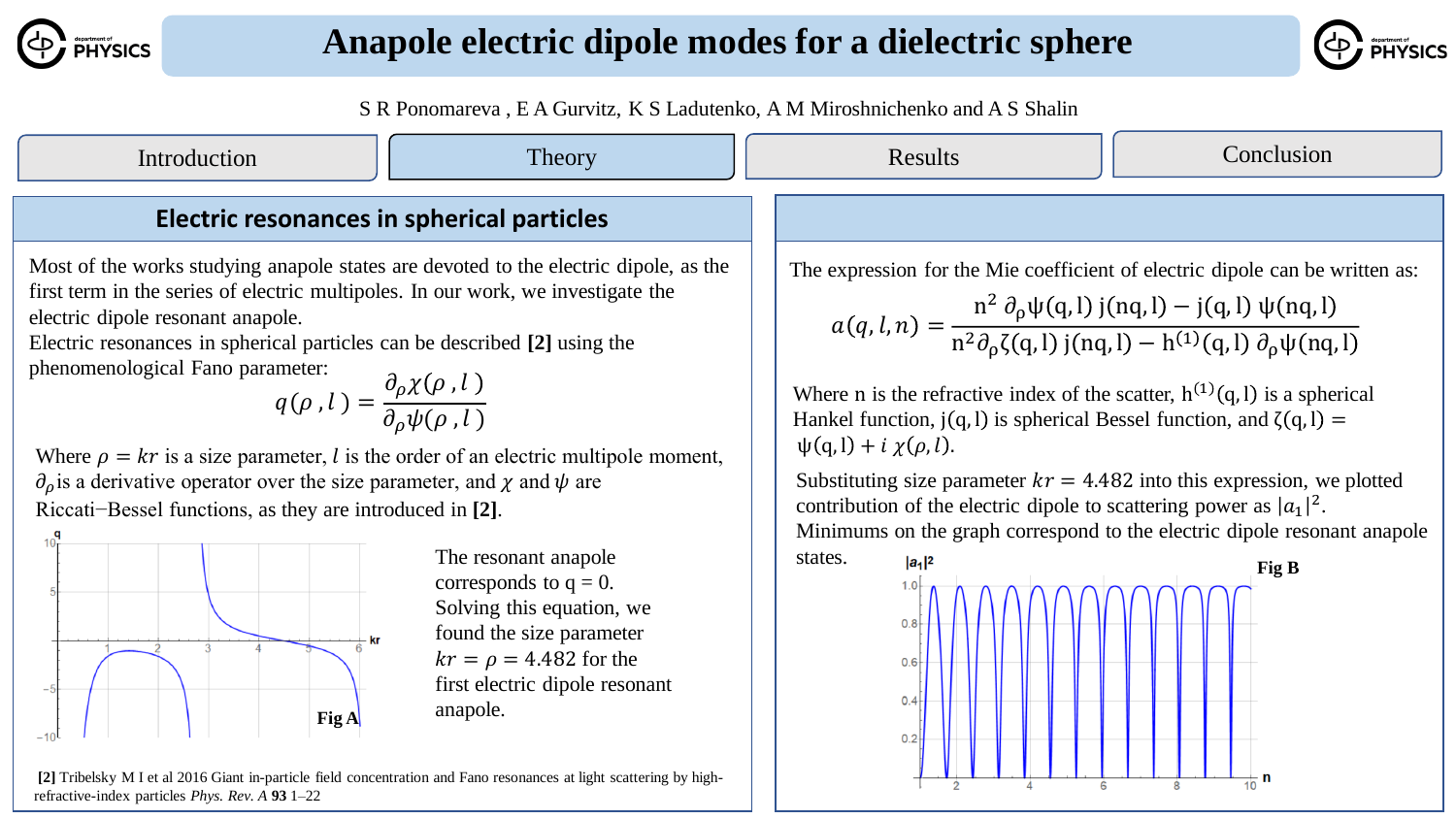



S R Ponomareva , E A Gurvitz, K S Ladutenko, A M Miroshnichenko and A S Shalin



There is a whole series of refractive index values which correspond to the resonant anapole mode. From the obtained graphs it is seen that Cartesian multipole decomposition should contain toroidal electric dipole moments at least of 7th order for the correct description of each of such states. Every toroidal term in the expansion in **Fig C, D** seems to be resonant and its dips are localized near the scattering minimum of the resonant electric dipole anapole.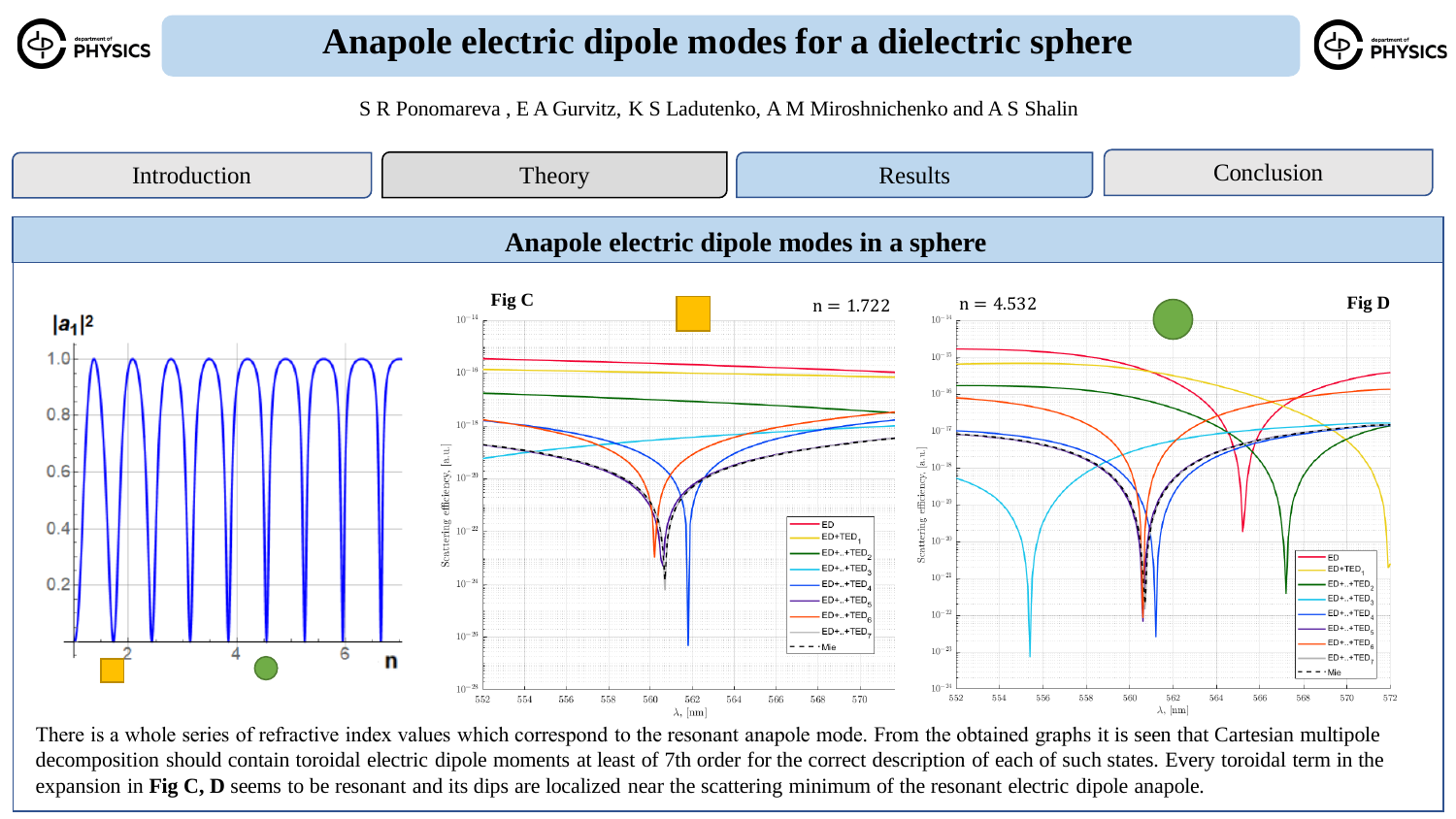



S R Ponomareva , E A Gurvitz, K S Ladutenko, A M Miroshnichenko and A S Shalin



Fig E,F show a part of electric anapole states set in spherical particles. However, they do not result in minima in the total scattering power due to contributions from other multipole moments.